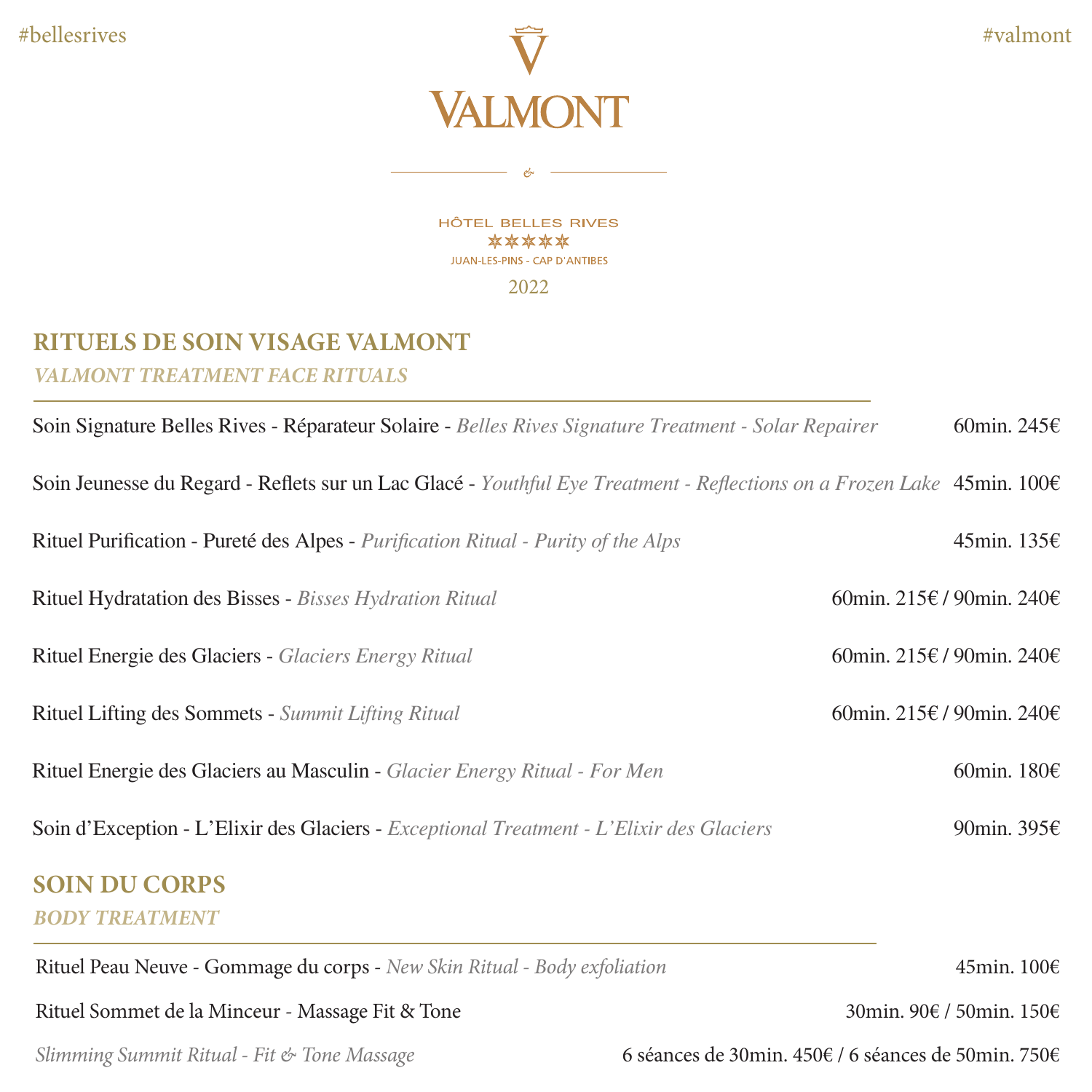## **MASSAGES** *MASSAGES*

Massage Belles Rives sur mesure au choix - *Belles Rives Massage tailor made at your choice* 60min. 140€ / 90min. 190€

- Réconfortant *Comforting*
- Du sportif *Athlete*
- Pierres chaudes *Hot stones*
- Drainage lymphatique *Lymphatic drainage*
- Un heureux évènement *Great expectation*

| <b>Massage du Dos - Relaxing Back Massage</b>                                                    | 30min. $80E$          |
|--------------------------------------------------------------------------------------------------|-----------------------|
| Massage Entre Ciel & Terre (cuir chevelu et pieds) - Between Sky & Earth Massage (head and foot) | 45min. $100 \in$      |
| Réflexologie Plantaire - Plantar Relexology                                                      | 45min. $100 \in$      |
| <b>SOINS ENFANT</b><br><b>KID'S TREATMENTS</b>                                                   |                       |
| Mon Premier Modelage - My First Massage                                                          | 30 min. 80 $\epsilon$ |
| Ma Première Manucure - My First Manicure                                                         | 30min. $50ε$          |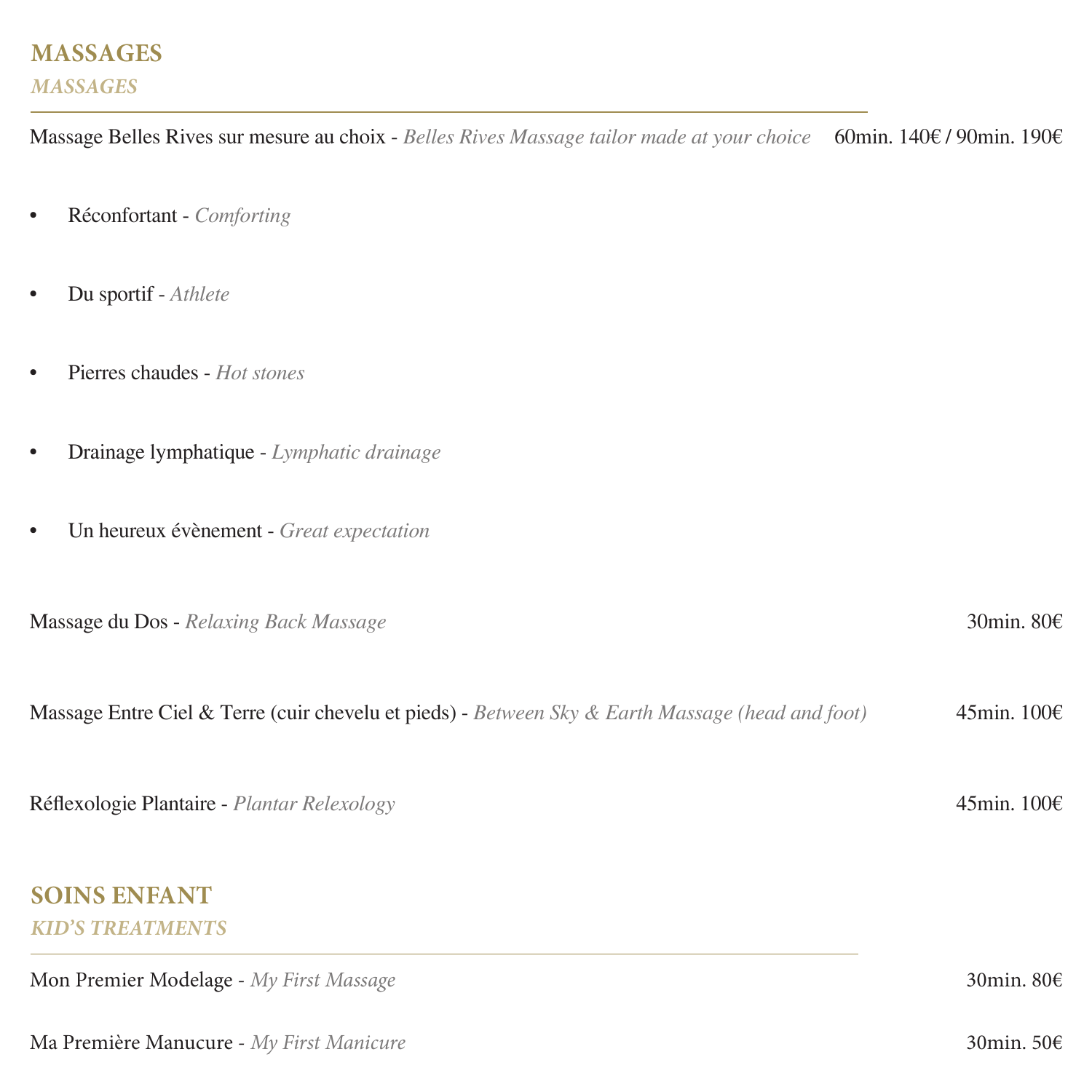# **SOINS ESTHÉTIQUES** *BEAUTY TREATMENTS*

## **BEAUTÉ DES MAINS**

#### *MANICURE*

| Manucure & Pose de vernis - Manicure & Polish application                               | 60min. 90 $\epsilon$ |
|-----------------------------------------------------------------------------------------|----------------------|
| Manucure & Pose de vernis semi-permanent - Manicure & Semi-permanent polish application | 75min. $110 \in$     |
| <b>Manucure Flash - Femme &amp; Homme - Flash Manicure - For Women &amp; Men</b>        | 45min. $60 \in$      |
| Manucure Japonaise - Japonese Manicure                                                  | $45$ min. 80€        |
| Dépose vernis semi-permanent - Removal of semi-permanent polish                         | 20min. $30\epsilon$  |

# **BEAUTÉ DES PIEDS**

#### *FOOT CARE*

| Beauté des pieds & Pose de vernis - Foot Care & Polish application                               | 60min. 90 $\varepsilon$ |
|--------------------------------------------------------------------------------------------------|-------------------------|
| Beauté des pieds & Pose de vernis semi-permanent - Foot Care & Semi-permanent polish application | $75$ min.               |
|                                                                                                  | $110 \epsilon$          |
| Pédicure flash - Flash Pedicure                                                                  | 45min. $60\epsilon$     |
| Dépose vernis semi-permanent - Removal of semi-permanent polish                                  | 20 min. $30\epsilon$    |
| Traitement anti-callosité - Anti callosity treatment                                             | 30 min. $40\epsilon$    |

### **CILS & SOURCILS**

#### *EYELASH & EYEBROWS*

| <b>Réhaussement des cils - Upward lifting of the evelash</b>                  | 60min. 180€          |
|-------------------------------------------------------------------------------|----------------------|
| <b>Teinture des cils ou des sourcils -</b> Eyelash or eyebrow tint            | 20 min. $30\epsilon$ |
| <b>Epilation sourcils à la pince - Personnal shape evebrows with tweezers</b> | 30 min. $40\epsilon$ |
| Epilation sourcils à la cire - Waxing eyebrows                                | 15min. 25€           |